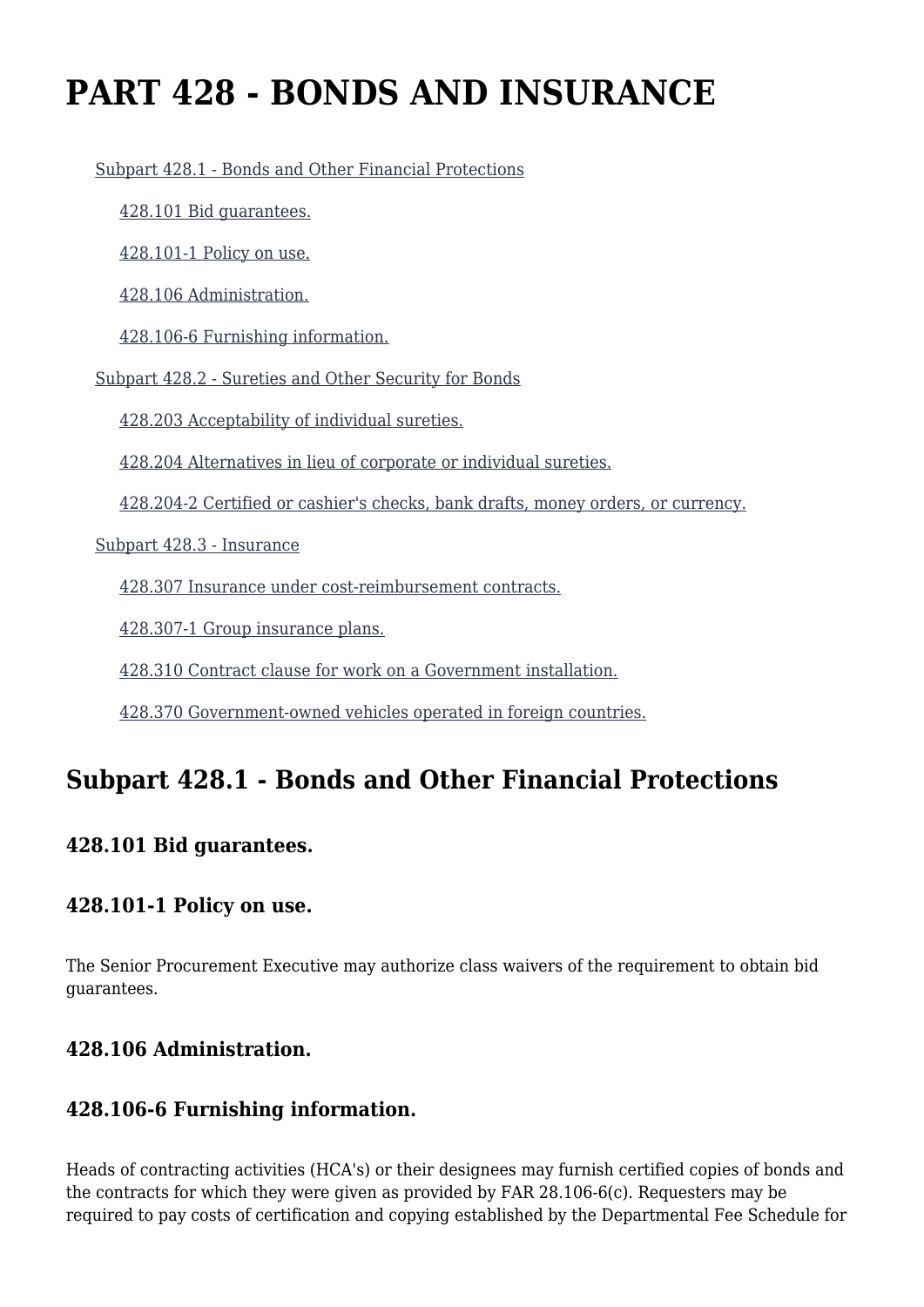# **Subpart 428.2 - Sureties and Other Security for Bonds**

#### **428.203 Acceptability of individual sureties.**

Evidence of possible criminal or fraudulent activities by an individual surety shall be reported to the Office of Inspector General in accordance with Departmental Regulations (1700 series).

#### **428.204 Alternatives in lieu of corporate or individual sureties.**

HCA's shall establish procedures to ensure protection and conveyance of deposited securities of the types listed in FAR 28.204-1 through 28.204-3.

#### **428.204-2 Certified or cashier's checks, bank drafts, money orders, or currency.**

The contracting officer shall insert the provision at 452.228-70, Alternative Forms of Security, in a solicitation if a bond is required.

## **Subpart 428.3 - Insurance**

#### **428.307 Insurance under cost-reimbursement contracts.**

#### **428.307-1 Group insurance plans.**

Under cost-reimbursement contracts, before buying insurance under a group insurance plan, the contractor shall submit the plan to the contracting officer for review. During review, the contracting officer shall use all sources of information available, such as audits, industry practice, or other sources of information, to determine whether acceptance of the plan submitted would be in the Government's best interest.

#### **428.310 Contract clause for work on a Government installation.**

The contracting officer shall insert the clause at 452.228-71, Insurance Coverage, in solicitations and contracts which include the clause at FAR 52.228-5, Insurance - Work on a Government Installation. If property liability insurance is required, the contracting officer shall use the clause with its Alternate I.